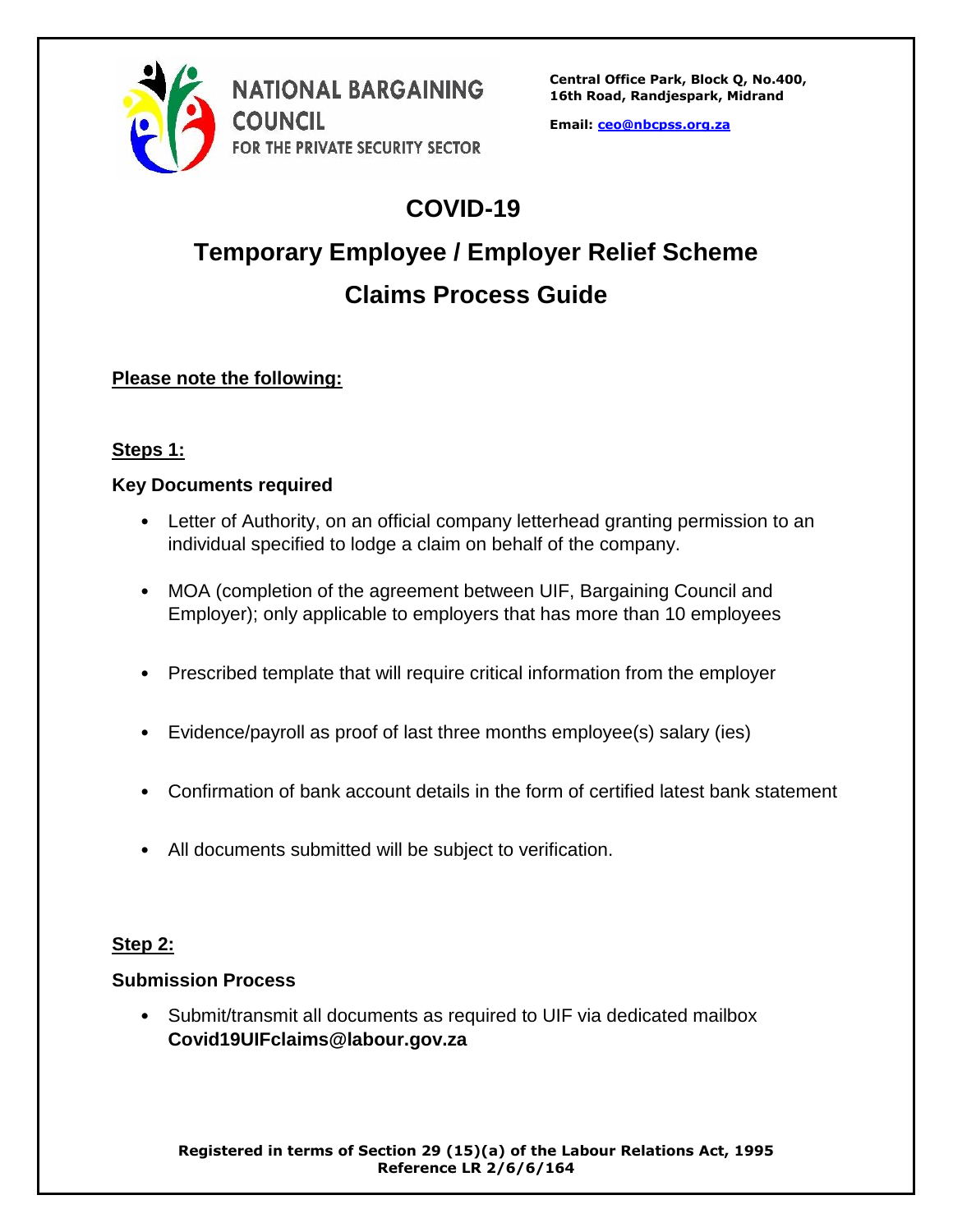

**Central Office Park, Block Q, No.400, 16th Road, Randjespark, Midrand**

**Email: [ceo@nbcpss.org.za](mailto:ceo@nbcpss.org.za)**

#### **Step 3:**

#### **Conclusion**

- Conclusion of the MOA between parties.
- Payment will only be effected after MOA sign off between the Fund and the Employer/Bargaining Council.
- Please complete attachment 6 if the payment must be paid to Employer / Bargaining council

#### **Additional Information**

- NMW that will be used to determine minimum payment to employees is as follows:
- Other Sectors: R 166 .08 per day.
- Opening of special account is only applicable to Bargaining council.
- If you represent more than one employer, please submit one template per employer.
- The means to payment is critical and provide banking details as per the mode selected, example, if the payment should go to the employer, then the employer special banking account should be given.
- However, proof of payment is required to satisfy that the payments indeed went to the employees. This is also critical, if further payments are required.
- Please note the enquiry telephone to enquire on the claims lodged: 012 337 1997
- With reference to the prescribed template: Please note rules to executed

#### **Registered in terms of Section 29 (15)(a) of the Labour Relations Act, 1995 Reference LR 2/6/6/164**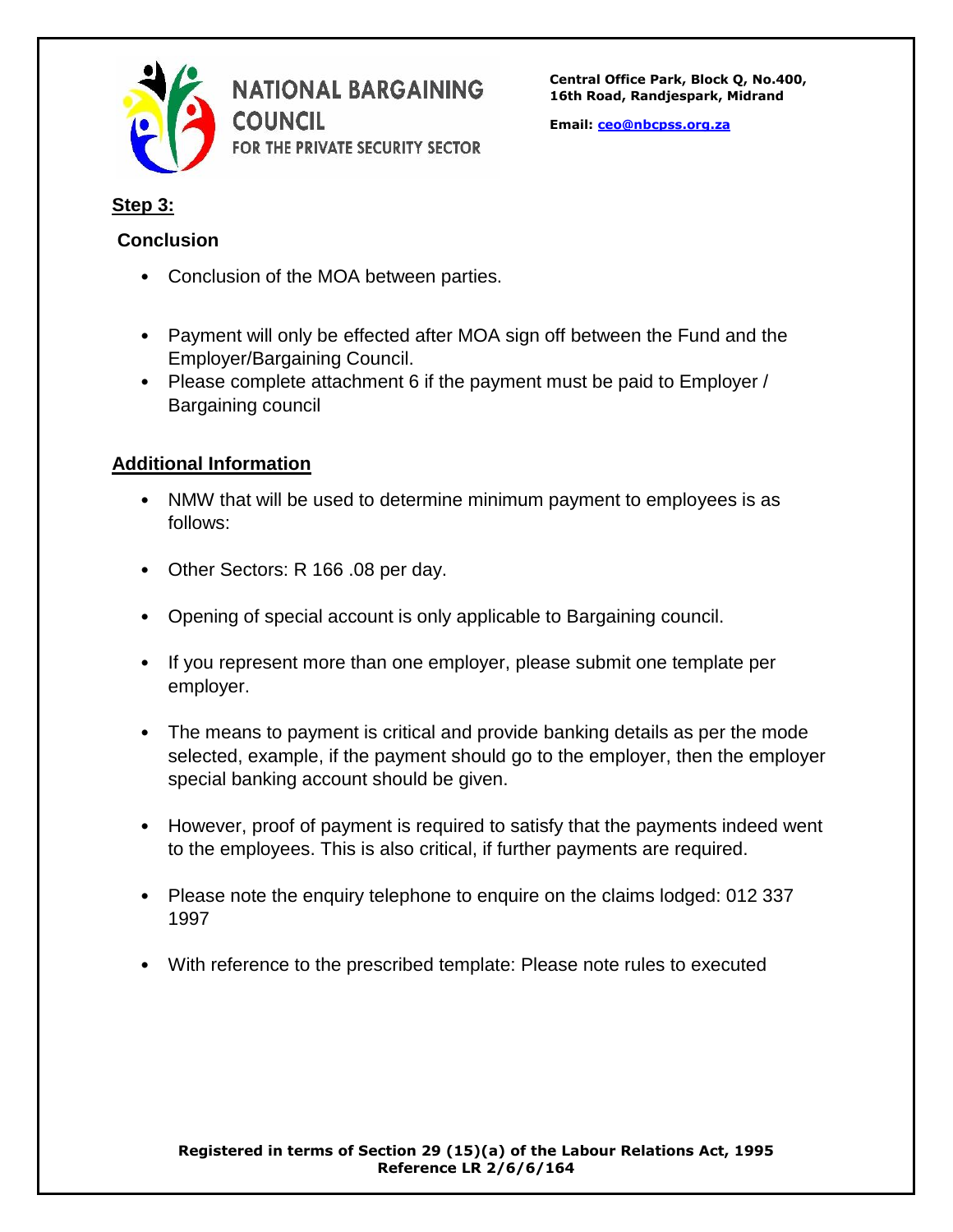

**Central Office Park, Block Q, No.400, 16th Road, Randjespark, Midrand**

**Email: [ceo@nbcpss.org.za](mailto:ceo@nbcpss.org.za)**

#### **Payroll Companies: (Use Attachment 1 and 2)**

#### **1. Filename should be in the following format**

UIREEFERENCENUMBER\_ddmmmyyyy\_uniquesequence.

csv Example -00000012\_25mar2020\_01.csv. unique sequence number can be a number which is not used to send file with same name – so when you send file first time unique sequence can be 1, when sent second time it can be 2.

#### **2. File should start with a Header - H|DATE DDMMMYYYY**

COLUMN HEADERS AS UNDER ARE NOT REQUIRED IN THE FILE. ITS JUST TO INDICATE SEQUENCING. REMOVE THE HEADER ONCE FILE IS GENERATED. ONLY H|DDMMMYYYY is required on the Top

UlF Reference Number| Shutdown From (DD-MMM-YYYY) ONLY Shutdown Till (DD-MMM-YYYY) ONLY Trade Name| PAYE number |Contact Number| Email Address| I Number |First Name| Last Name| Remuneration (Monthly)|Employment Start Date| Employment End Date| Sector Minimum wage per month Leave Income (During Shutdown) |Bank Name Branch Code Account Type Account Number

**3.** The values of remuneration should not be comma separated. Example – 26000.90 and not 26,000.92

**4.** All the dates in CSV file should follow the date format DD-MMM-YYYY – Example – 23-APR-2020

**5.** Sector Minimum wage per month value is Mandatory. A blank value will result in error.

**Registered in terms of Section 29 (15)(a) of the Labour Relations Act, 1995 Reference LR 2/6/6/164**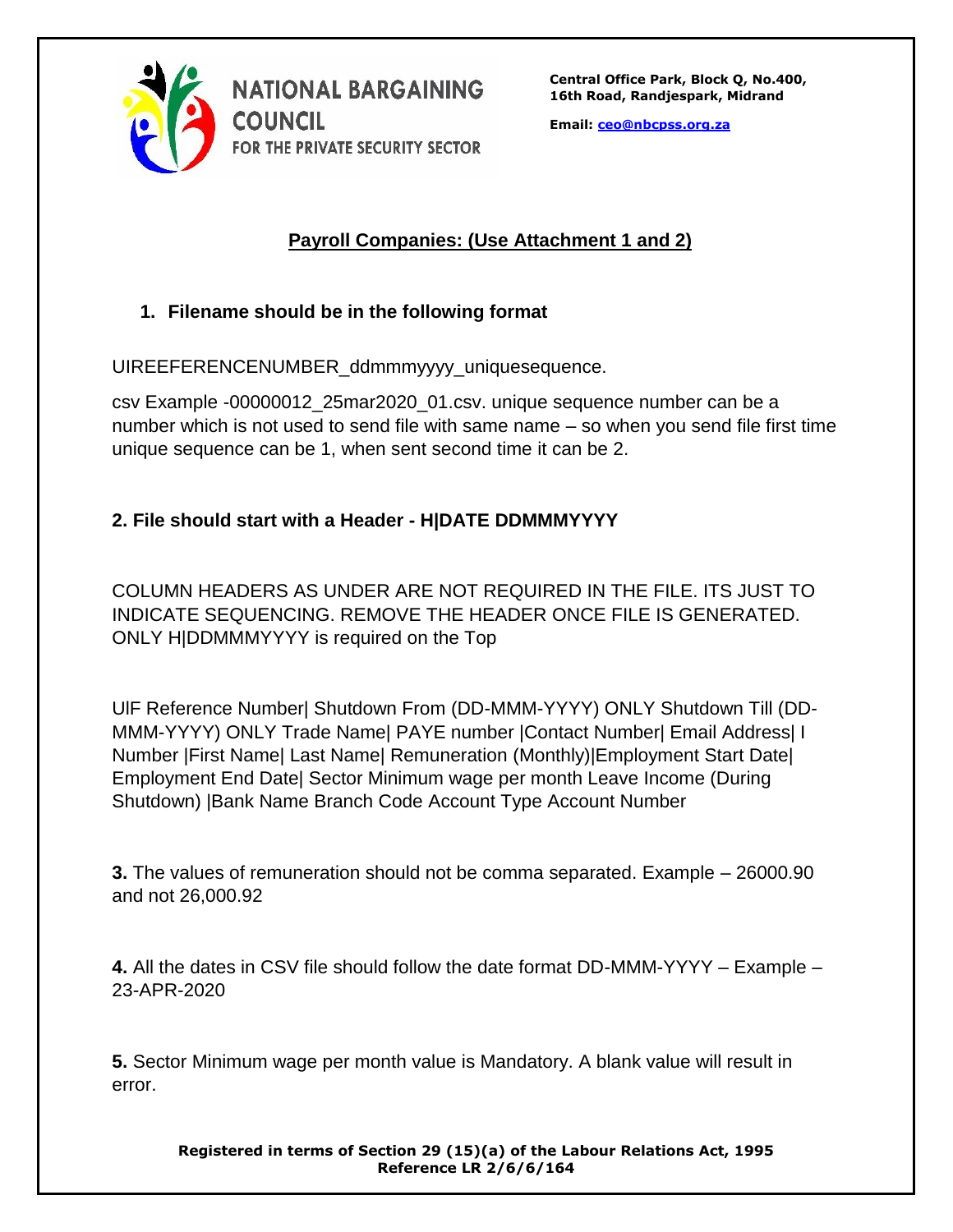

**Email: [ceo@nbcpss.org.za](mailto:ceo@nbcpss.org.za)**

**6.** Account Type value should reflect as below.

Please use the Account Type ID instead of Account Type description.

| <b>ACCOUNTTYPEID</b> | <b>ACCOUNTTYPE</b>          |
|----------------------|-----------------------------|
|                      | <b>Current Account</b>      |
|                      | Savings Account             |
|                      | <b>Transmission Account</b> |

#### **7. Each file should have footer record as under**

F|2050, HERE 2050 IS THE NUMBER OF EMPLOYEE RECORDS IN THE FILE. No payroll software. (Use Attachment 3)

### **This format is only for small employer who have no payroll software.**

**1.** The values of remuneration should not be comma separated. Example – 26000.90 (Correct) and not 26,000.92

**2.** All the dates in EXCEL file should follow the date format YYYY/MM/DD – Example – 2020/04/23

**3.** Sector Minimum wage per month value is Mandatory. A blank value will result in error.

**4.** Account Type value should reflect as below. Please use the Account Type ID instead of Account Type description. Use 1 for Current, 2 For Savings and 3 for Transmission Account

| <b>ACCOUNTTYPEID</b> | <b>ACCOUNTTYPE</b>          |
|----------------------|-----------------------------|
|                      | <b>Current Account</b>      |
|                      | <b>Savings Account</b>      |
|                      | <b>Transmission Account</b> |